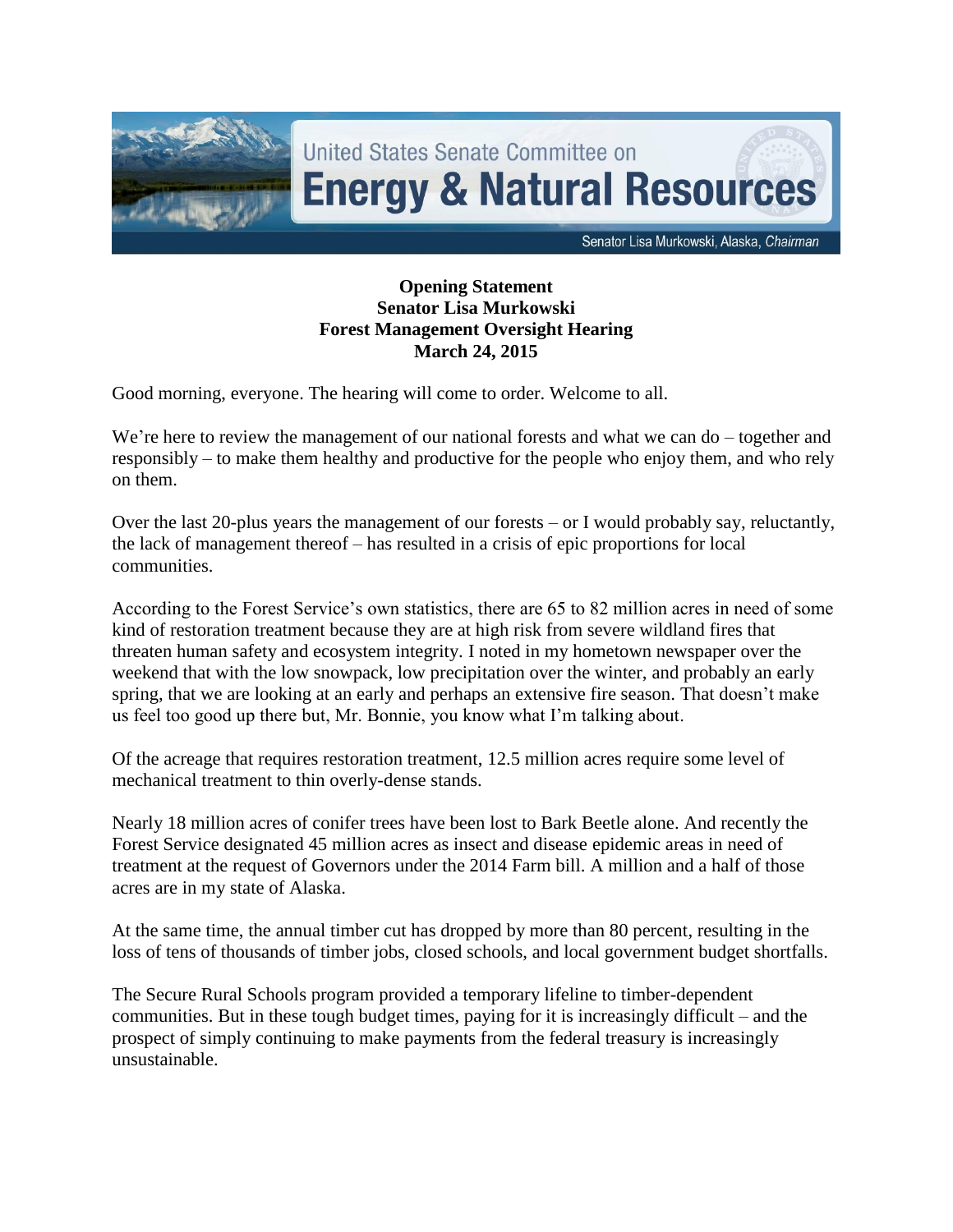The California loggers who visited my office last week had it right – American forests work only if they do.

There are many factors that have contributed to where we are with this crisis situation. The policies that govern our national forests have evolved over time to reflect new, sometimes competing, priorities of a changing society.

Policymakers and the Forest Service have not done a very good job of effectively integrating the body of laws, regulations, and court decisions so there is no clear guidance for the management of our national forests.

Still gripping the Forest Service is what former chief Dale Bosworth described as "analysis paralysis." This maze of congressional mandates, administrative directives, executive orders, secretarial memos, and court decisions is a minefield of litigation opportunity some have been only too eager to exploit.

Progress, today, has been redefined to be completion of the "process" rather than implementation of a project on the ground. Southeast Alaska is a case in point. Its forest industry, once the second largest in the State, is barely hanging on. We have one medium-size sawmill that's left.

In 1990, a decade after passage of the Alaska lands act that cut federal timber harvests in Southeast Alaska by more than half, timber accounted for 6,113 direct and indirect jobs, or 79% of *all* manufacturing jobs in the state.

By 2000, due to a host of restrictive factors like the 1990 Tongass Timber Reform Act and the Inventory Roadless Area rule, timber accounted for only 1,500 manufacturing jobs.

And then by early 2014, there were only 547 wood and forestry jobs left in Alaska, accounting for just 1.5% of our employment. Now, some may welcome the demise of our forest industries, but I most certainly do not. Many in Southeast share my concern. We saw a net loss in population between 2000 and 2010.

While mining and the seafood industries have picked up some of the economic slack, the region's economy is still weak. Unemployment was at 17% last month on Prince of Wales Island, the largest remaining timber-producing area in the state.

Now, the Secretary of Agriculture is ready with what I have said could be the final nail in the coffin – Transition" – moving from harvesting old growth to second growth in 10 to 15 years.

To its credit, the Forest Service recognized that there is not enough young growth to support the current forest products industry – so it put up the Big Thorne Stewardship Contract to provide "bridge timber."

The notice of intent for the Big Thorne project EIS was issued in February 2011, over four years ago. The sale was awarded last November – since then this critical project has been tied up in litigation.